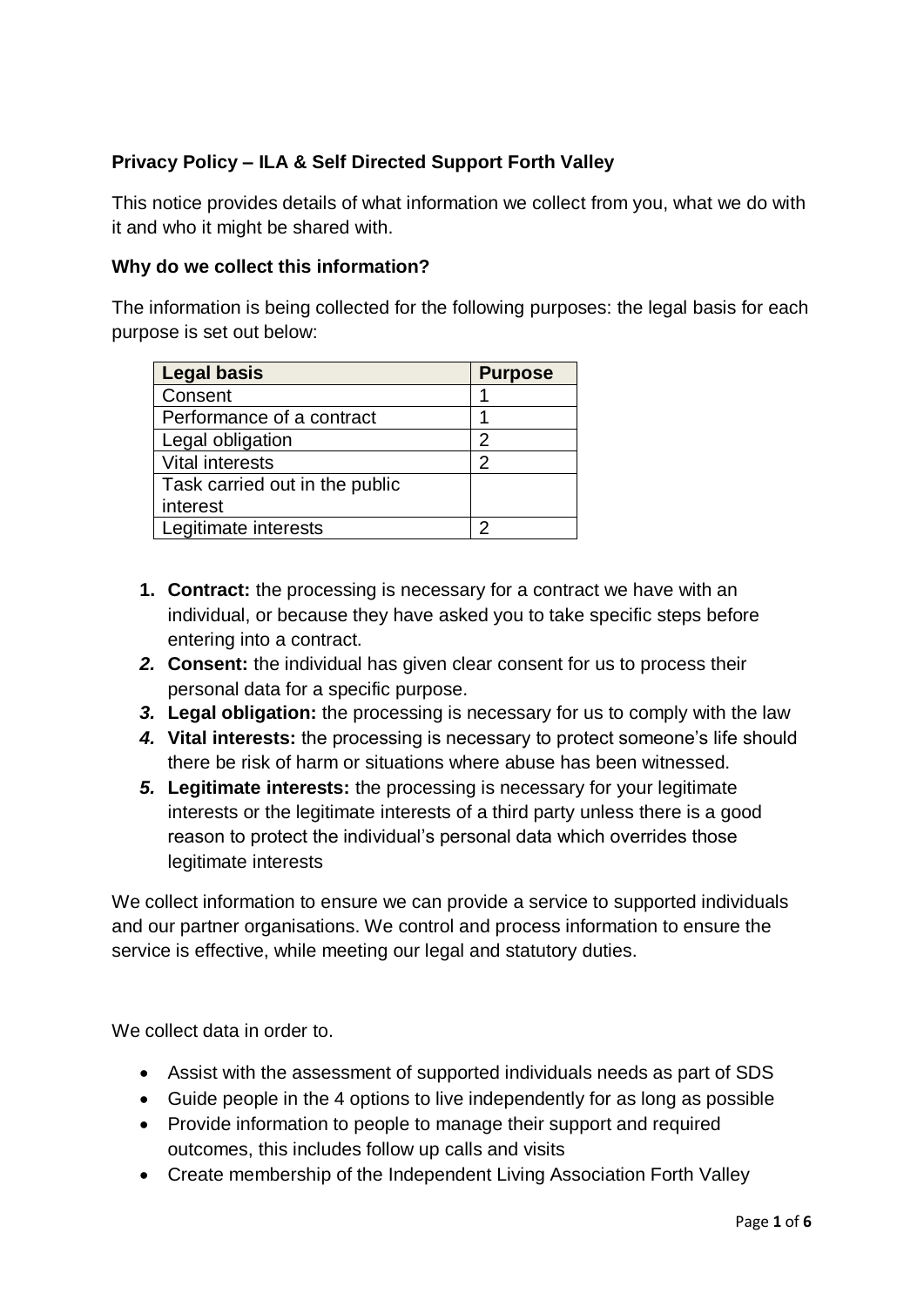- To protect people who may be at risk of harm
- Assist with the setting up of packages, enabling people to become employers and fulfil their legal & statutory duties as employers.
- Provide data and statistics to Local Authorities as part of our service level agreement,
- capture data from social and training events for the promotion of the service
- Help us plan and deliver better services

# **Why we hold the personal data we have?**

We act on behalf of members of the public who have been assessed by social services and deemed to be in need of some aspect of support. SDS Forth Valley are also obligated to act on behalf of and in partnership with Falkirk, Clackmannan and Stirling Local Authorities provide this independent service

- Contact with people a running commentary on the support given and sought
- Personal Identification information for getting in touch, understanding conditions and diseases they may be living with
- Aid recruitment
- Employment Law- contracts
- Support plans to aid Options in relation to Outcomes
- To report to Local Authorities regarding effectiveness and efficacy of funding investment as per contract
- Membership of ILA/SDS
- Training Events
- Invite to AGM
- Peer group development and involvement in organisation
- Staff details for employment
- Trustee information
- Passing to third partner parties as part of service provision Payroll, Insurance. Service providers
- Feedback and updates to Local Authority personnel

We are a charity who provide independent guidance and support under The Social Care (Self-directed Support) (Scotland) Act 2013. The Act gives people a range of options for how their social care is delivered, beyond just direct payments, empowering people to decide how much ongoing control and responsibility they want over their own support arrangements. The Act places a duty on council's to offer people four choices as to how they receive their social care support

Key Legislation and standards are listed below

Social Care (Self-Directed Support) (Scotland) Act 2013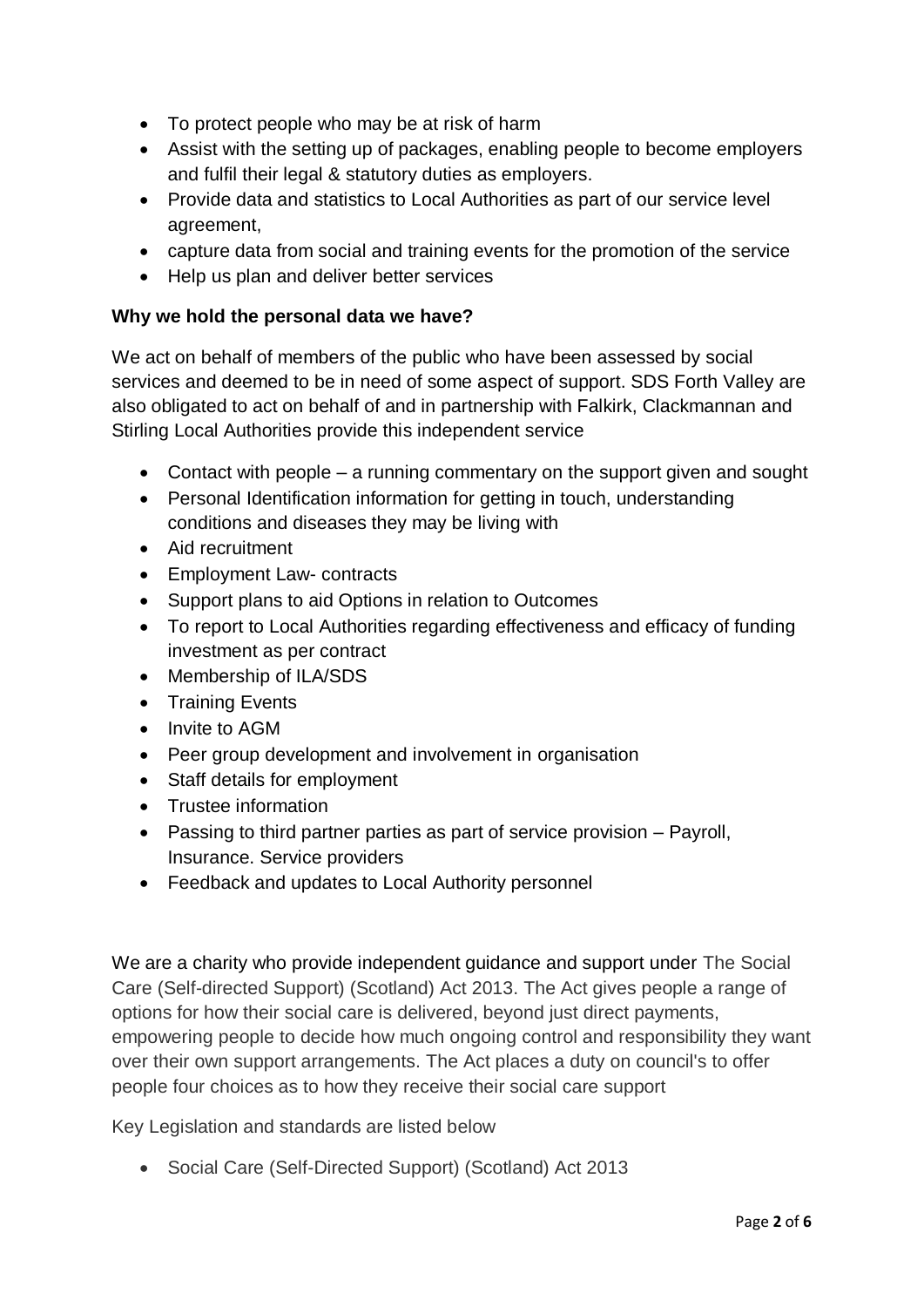- The Adults Support and Protection (Scotland) Act 2007
- Adults with incapacity (Scotland) Act 2000
- Equality Act 2010
- Human Rights Act 1998
- Health and Safety Act 1974
- Carers Act (Scotland) 2016
- Data Protection Act 2018
- Mental Health (Care and Treatment) (Scotland) Act 2003

As an **Independent Charity**, we are affiliated and report to

- OSCR
- Self-Directed Support Scotland

We report our performance to Falkirk, Clackmannanshire and Stirling local authorities. Our practice and standards are assessed by CVS, SDS Scotland and Local Authorities. Where data and statistics are provided for reporting reasons as part of our service level agreement, it is anonymised. This can also be for performance and improvement purposes.

#### **What information do we collect?**

We collect and document the following data to enable us to be effective in the service we provide. We also keep copies of your communications with us and our responses to be effective in the service we provide. The data we hold consist of

- Supported Individuals information we work with or provide a service to.
	- o Name, Address, Postcode, Contact details, phone number, email address, date of birth, next of kin and their details, relationship, guardians, power of attorney, capacity to consent, family members, gender, sex,
	- o Bank details, Insurance indemnity Number, other support organisations and contact details,
	- o We may also collect information which describes conditions people are living with including mental and physical. Individual care and support needs, background to assessment and support, Care & Support Plans, hours of support, assessed packages in hours or financial budget, abilities and desired outcomes. Any medication requirements, language spoken and religious beliefs.
	- $\circ$  We keep and file copies of communications with us. We file copies of responses and guidance which may be verbal or written. This helps us monitor our performance, put improvement plans in place, provide continuity of support and provide opportunities for learning for the team.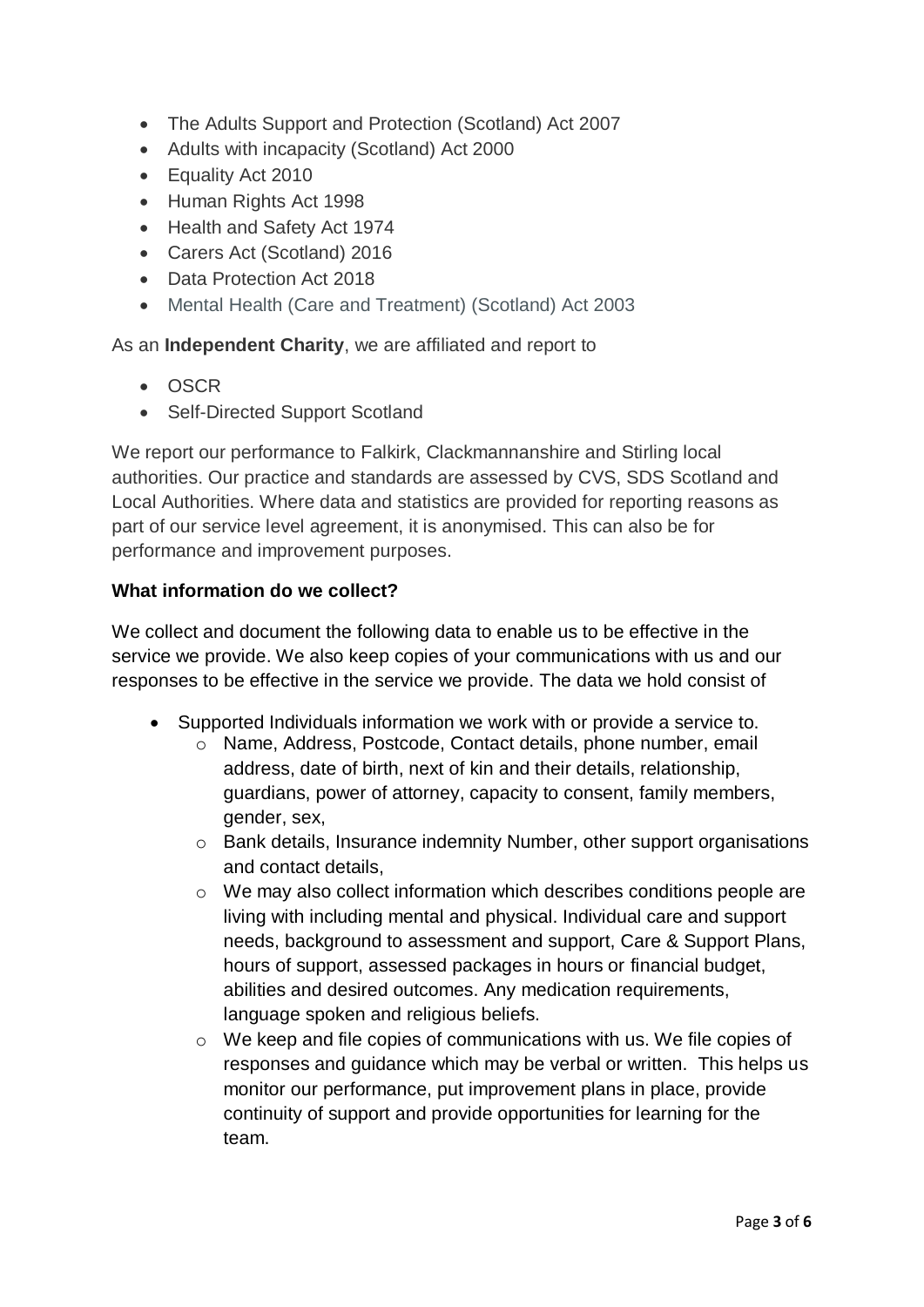- o We receive CV's and application forms on behalf of clients which are passed on as part of "Becoming an Employer" support.
- o Social Worker contact details
- $\circ$  Notes from support running commentary
- o Sometimes we do hold bank details due to assisting with cases when issues occur, liaising between councils and payroll organisations.
- $\circ$  Invoicing contracts / training payments and receipts. Information comes into the office and leaves the office
- The data is kept secure in an office at Dundas Resource Centre, Grangemouth, FK3 9EF. This is in partnership with Falkirk Council. Information is secure on a Network Drive server and is backed up regularly.

We do take the controlling and processing of data seriously, ILA/SDS Forth Valley would like to assure you that the data we hold, process and control is proportionate to the service we provide. We will ensure that personal details are kept safe and secure and that our safeguards are effective. We train the team to handle information with the diligence and safety it deserves

# **Where do we collect information from?**

We collect information from people using various methods, through email, by phone call, post and face to face from a variety of people and organisations. There are cases where we collect information from third parties, listed below.

- Falkirk Council employees
- Stirling Council employees
- Clackmannanshire Council employees
- NHS employees
- Members of the public, if they call seeking information/guidance.
- Payroll Companies (ICMS, Quill Accounts)
- Staff information held by the board, in the office. Some contact details held at Dundas Resource Centre reception for contact, should the centre be closed (inclement weather for example)
- Insurance companies (SPAEN, Mark Bates Ltd)
- Regulated Care and Support Providers
- Carer's Centre's throughout Forth Valley.
- Supported Individuals including recruitment, applications assistance, the service we provide and carers.

# **Who might we share your information with and on your behalf?**

- Falkirk Council employees
- Stirling Council employees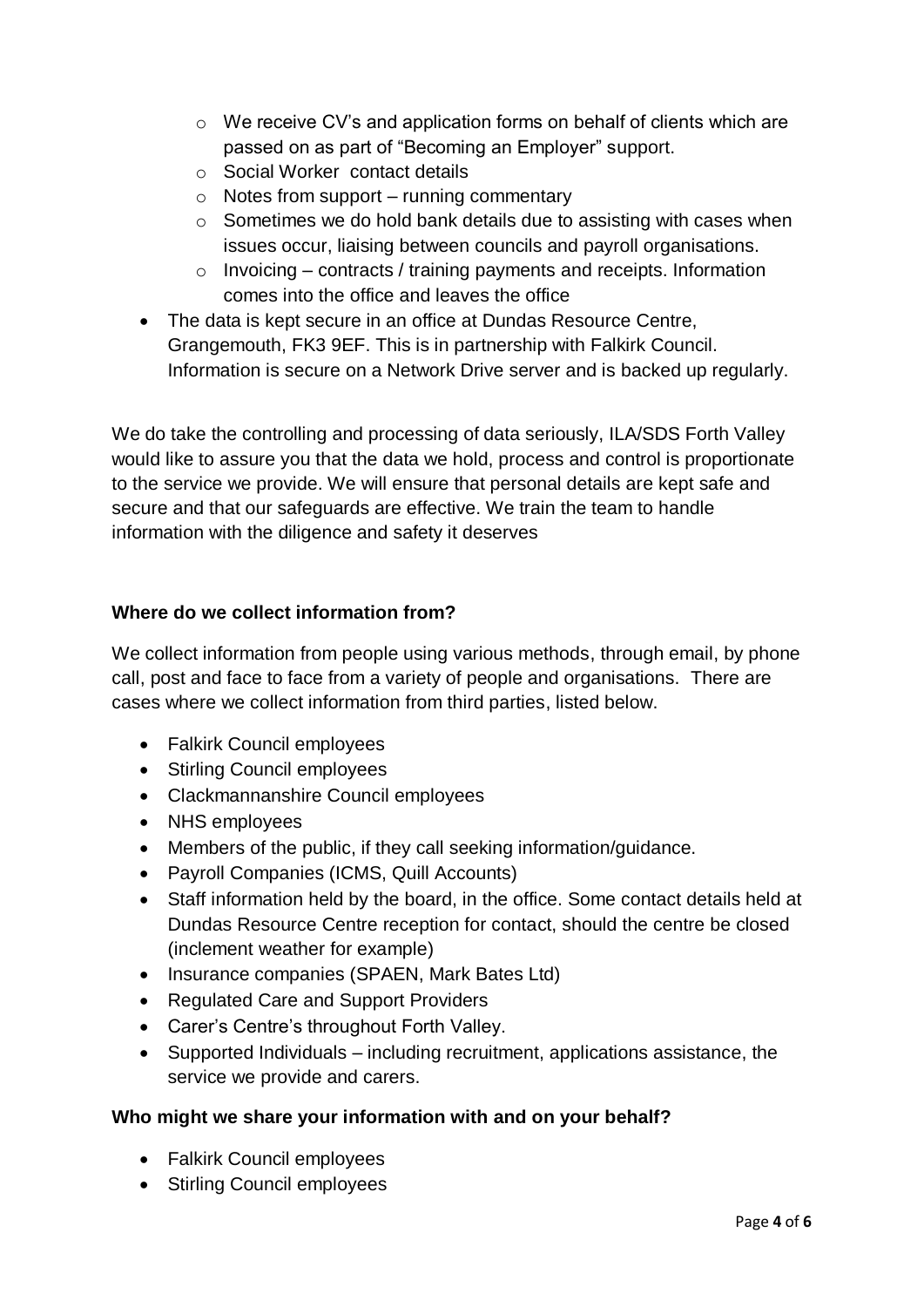- Clackmannanshire Council employees
- NHS employees
- Members of the public, if they call seeking information/guidance.
- Payroll Companies (ICMS, Quill Accounts)
- Staff information held by the board, in the office. Some contact details held at Dundas Resource Centre reception for contact, should the centre be closed (Inclement weather for example)
- Insurance companies (SPAEN, Mark Bates Ltd)
- Regulated Care and Support Providers
- Carer's Centre's throughout Forth Valley.
- Police Scotland

We do not share your information with anyone else, unless we are required to do so by law

We may check your information with the Local Authority for verification purposes and/or for the prevention of fraud. We may share your information with other organisations where we are asked to do so for the purposes of the avoidance or detection of crime.

# **Will we send your information out with the UK?**

We do not transfer information out with the UK unless in matters stipulated in law.

#### **How long do we keep hold of your information?**

We keep your information for the amount stated below to enable us to provide the best service we can. Please refer to our Retention statement as part of our Data Protection policy.

| <b>Information we process</b>        | Length of time kept                       |
|--------------------------------------|-------------------------------------------|
| Information from service provided to | 5 years from creation,                    |
| Supported Individuals - Adults       | 3 years following death of an individual. |
| Information from service provided to | 1. Last action $=$ 5 years for both       |
| Supported Individuals - Children     | 2. Death                                  |

# **What are my rights in relation to the information held about me?**

You have the following rights:

- To see any information held about you by making a subject access request
- To withdraw consent at any time, where the legal basis for processing is consent.